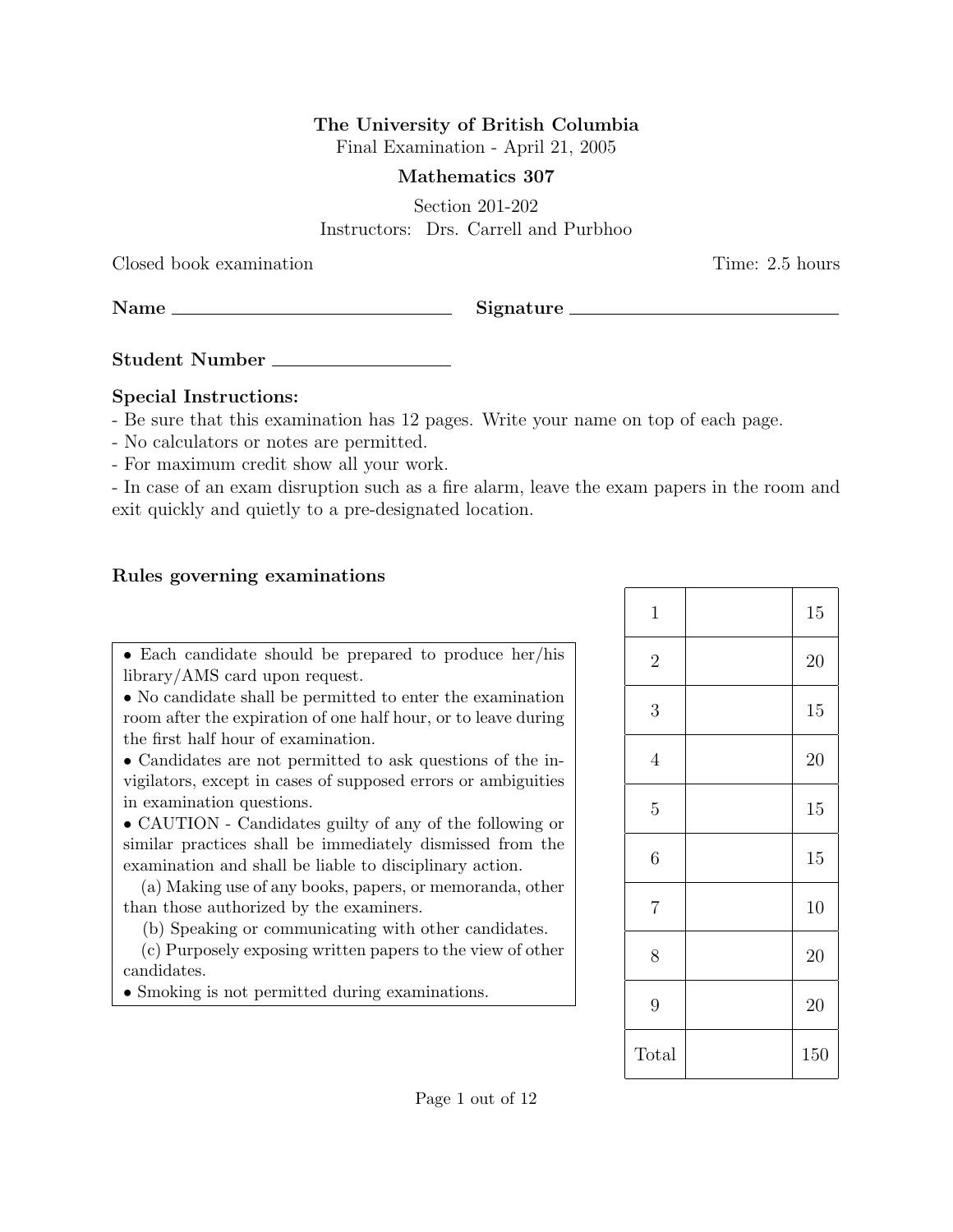[15pt] 1. Consider the symmetric matrix

$$
B = \left(\begin{array}{rrr} 2 & -2 & 0 & 4 \\ -2 & 3 & 2 & 1 \\ 0 & 2 & 3 & 3 \\ 4 & 1 & 3 & 2 \end{array}\right)
$$

- [10] (a) Find the LDU decomposition of B.
- [5] (b) Find the number of positive and negative eigenvalues of B.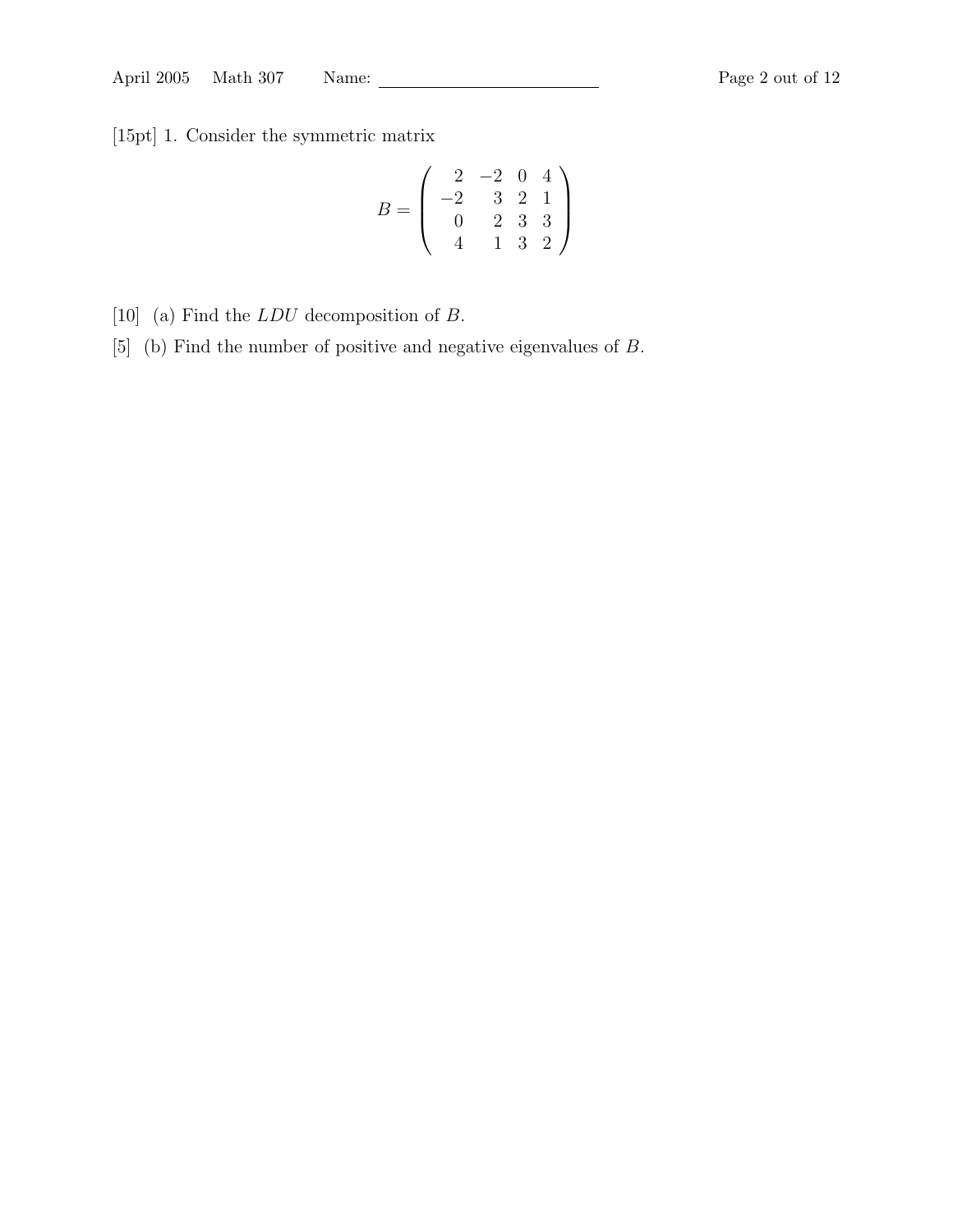[20pt] 2. Let V denote the row space of the matrix

$$
\left(\begin{array}{rrr} 1 & 1 & 0 \\ 2 & 0 & 1 \\ 1 & 5 & -2 \end{array}\right)
$$

[5] (a) Find bases of V and  $V^{\perp}$ .

[5] (b) Find the matrix of the projection  $P : \mathbb{R}^3 \to \mathbb{R}^3$  of  $\mathbb{R}^3$  onto V.

[5] (c) Find the orthogonal sum decomposition  $(1, 1, -1)^T = \mathbf{v} + \mathbf{w}$  where  $\mathbf{v} \in V$ and  $\mathbf{w} \in V^{\perp}$ .

[5] (d) Find the distance from  $(1, 1, -1)^T$  to V.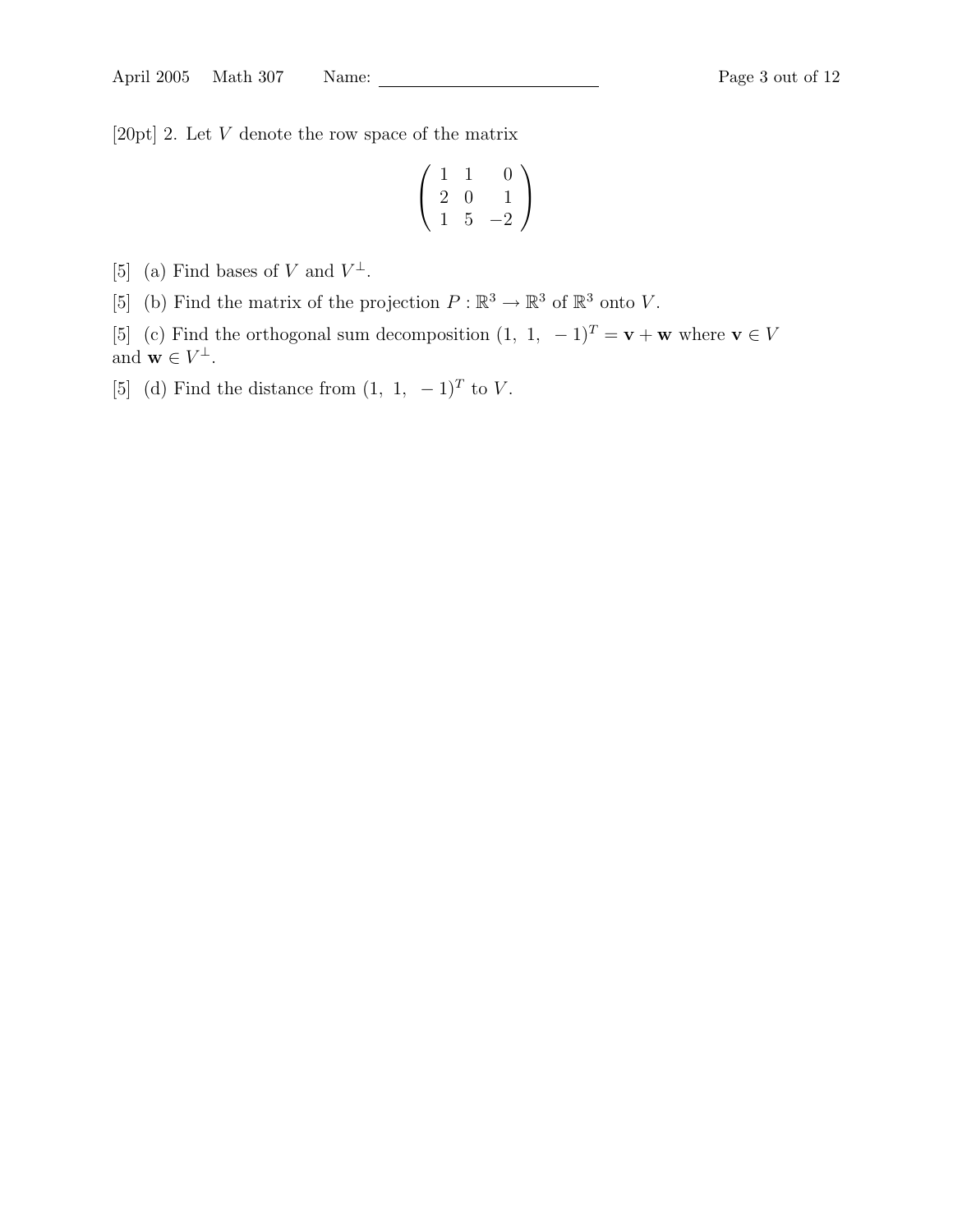[15pt] 3. Let P be a real symmetric  $n \times n$  matrix such that  $P^2 = P$ . Also, let  $R = I_n - 2P$ .

[5] (a) Show that R is an orthogonal matrix and that  $R^2 = I_n$ .

[5] (b) If P is the matrix of the projection of  $\mathbb{R}^n$  onto a subspace V and if Q is the matrix of the projection of  $\mathbb{R}^n$  onto the orthogonal complement  $V^{\perp}$ , explain (either algebraically or geometrically) why  $PQ = O$  and  $RQ = Q$ .

[5] (c) Find the eigenvalues of R and give a description of the corresponding eigenspaces.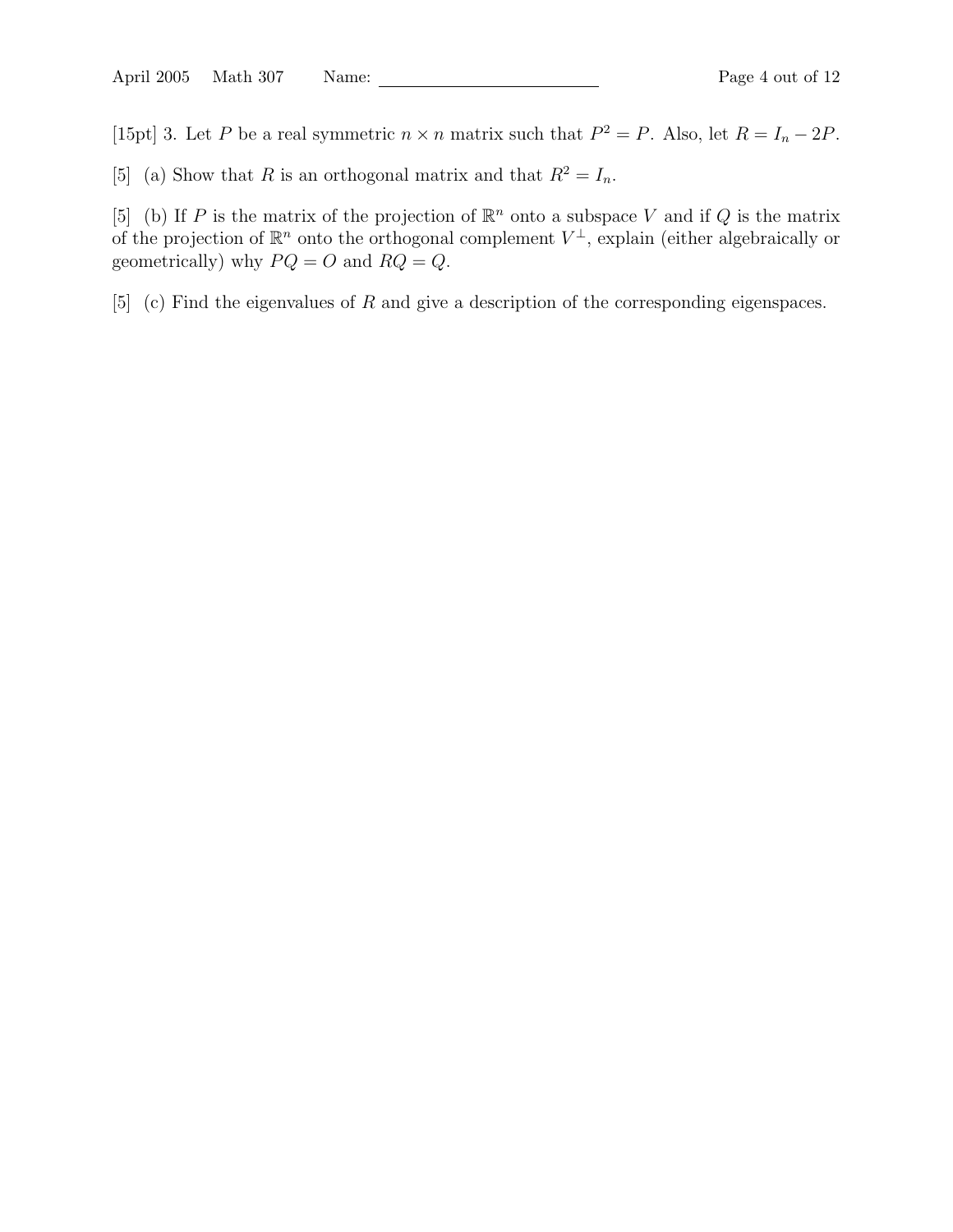[20pt] 4. Consider the following  $3 \times 6$  matrix over the field  $\mathbb{F}_2$ :

$$
A = \begin{pmatrix} 0 & 1 & 1 & 1 & 1 & 0 \\ 1 & 0 & 1 & 1 & 0 & 1 \\ 1 & 0 & 0 & 1 & 1 & 0 \end{pmatrix}.
$$

[5] (a) Find a basis for the null space  $\mathcal{N}(A)$ .

[5] (b) Let C be the binary code consisting of all 6-bit strings **c** so that  $c^T$  is in  $\mathcal{N}(A)$ . Find the minimal distance  $d(C)$  of C.

- [5] (c) Find the unique codeword nearest 000101.
- [5] (d) Find an example of a vector in  $(\mathbb{F}_2)^6$  which does not have a unique nearest codeword.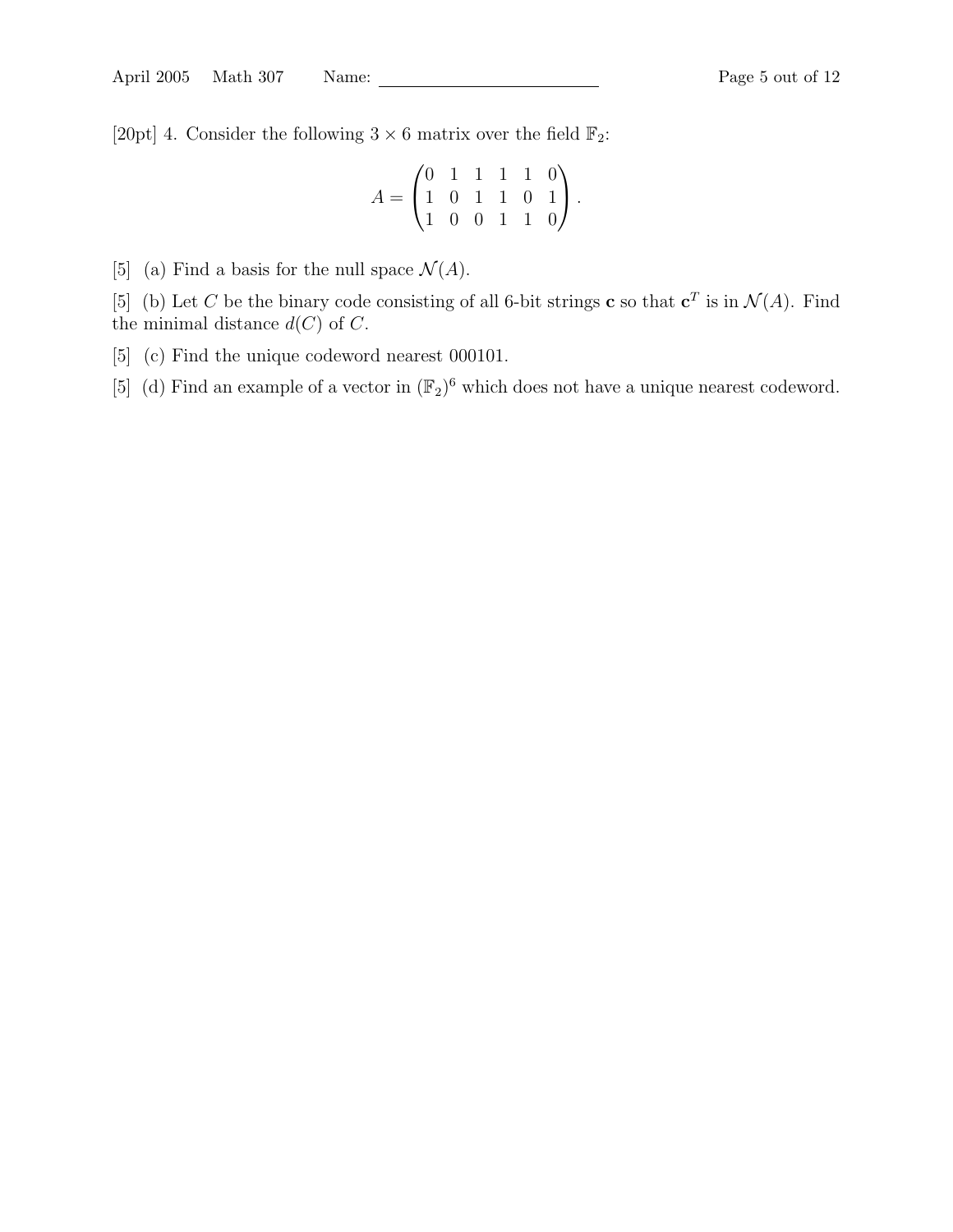[15pt] 5. Find  $A^N$  for any positive integer N when A is the matrix

$$
A = \begin{pmatrix} 3 & -2 \\ 1 & 0 \end{pmatrix}.
$$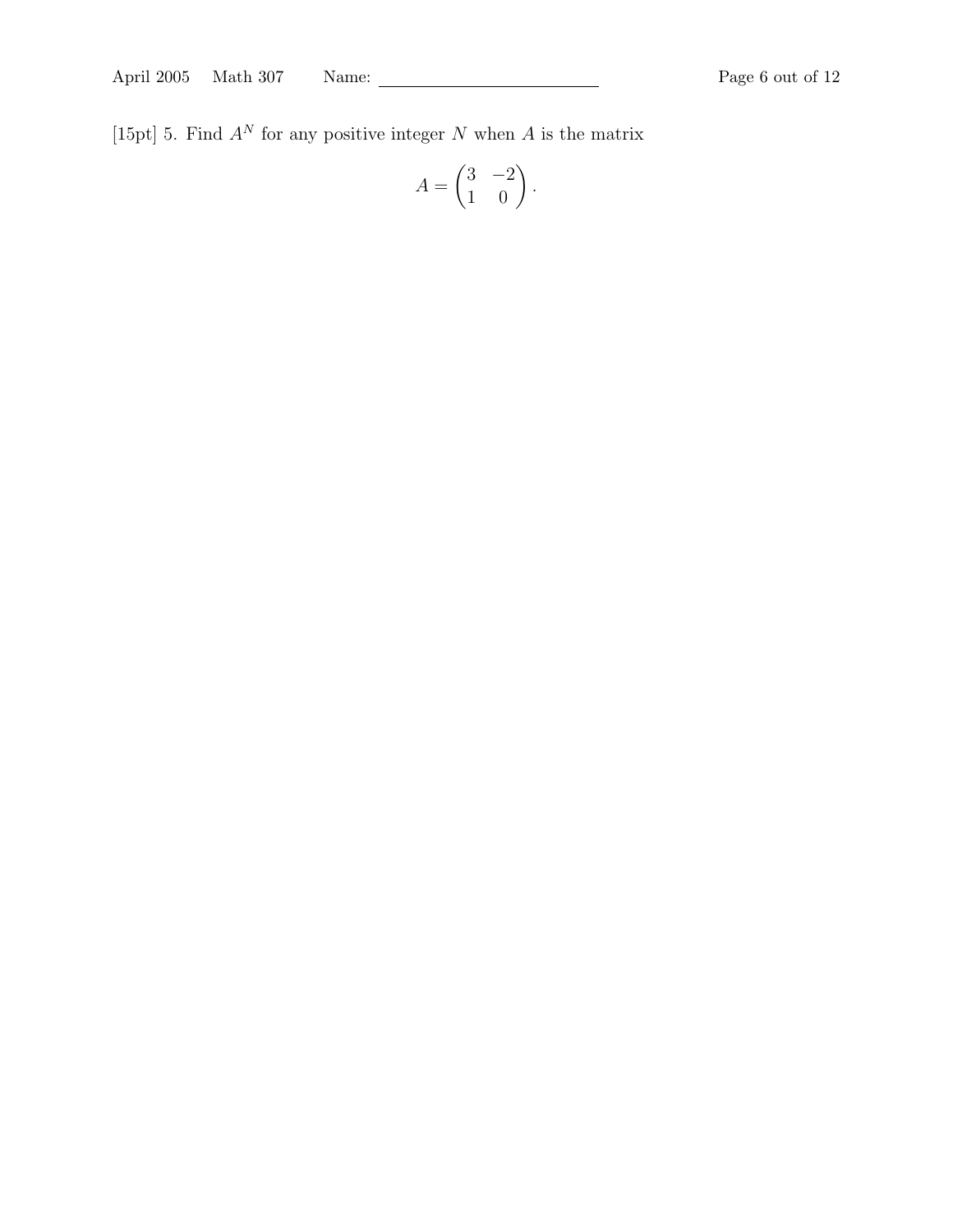[15pt] 6. Let  $\mathcal{B}$  be the basis  $\{v_1, v_2, v_3\}$  of  $\mathbb{R}^3$ , where

$$
\mathbf{v}_1 = (1, 0, 0)^T, \quad \mathbf{v}_2 = (1, 1, 0)^T, \quad \mathbf{v}_3 = (1, 1, 1)^T,
$$

and let  $T: \mathbb{R}^3 \to \mathbb{R}^3$  be the linear transformation such that

$$
\mathcal{M}_{\mathcal{B}}^{\mathcal{B}}(T) = \begin{pmatrix} 2 & -3 & 3 \\ -2 & 1 & -7 \\ 5 & -5 & 7 \end{pmatrix}.
$$

[7] (a) Find  $T(\mathbf{v}_3)$ .

[8] (b) Calculate the matrix of T with respect to the standard basis  $\{e_1, e_2, e_3\}$  of  $\mathbb{R}^3$ . You may leave your answer unsimplified.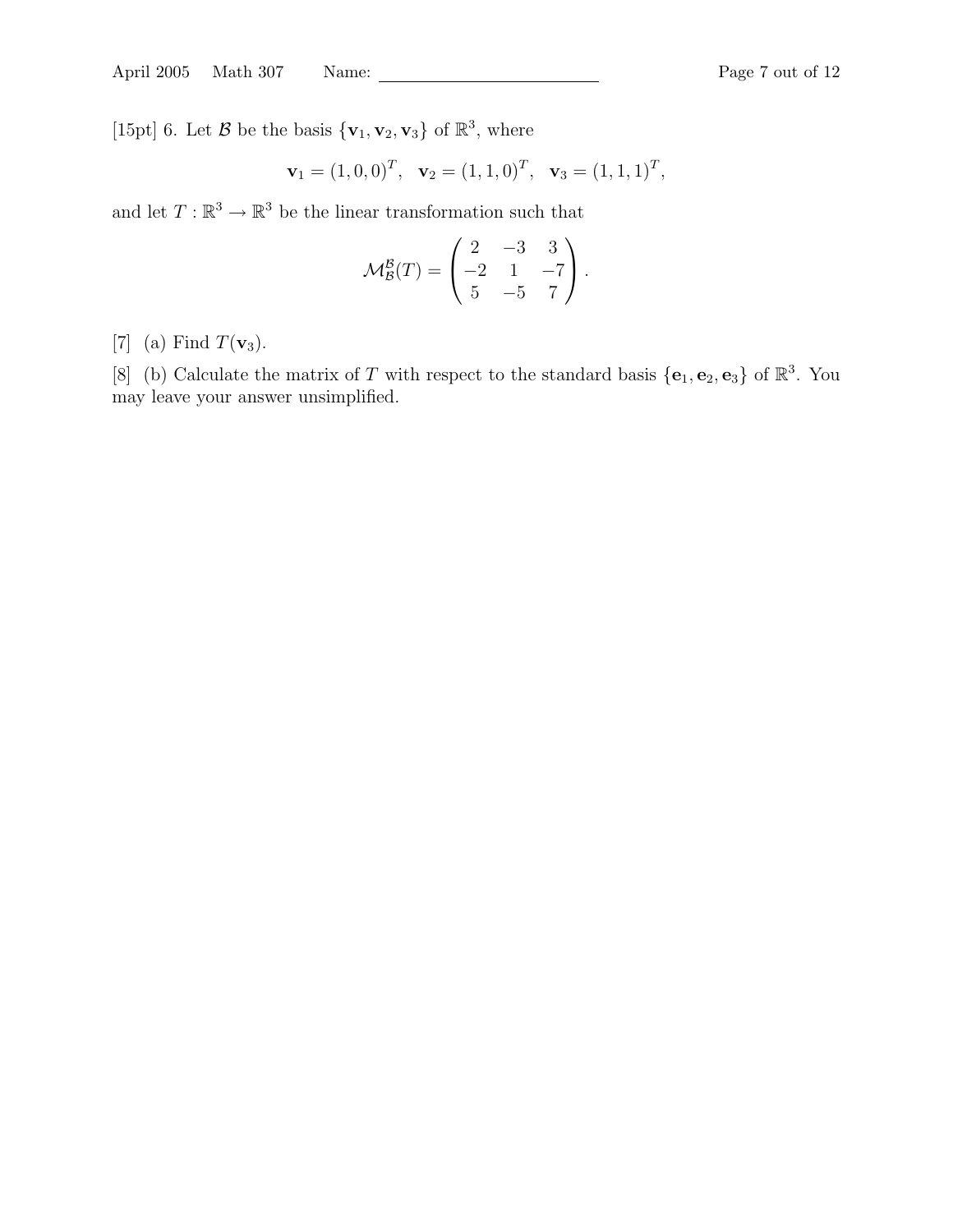[10pt] 7. Determine whether or not the following two matrices are similar:

$$
A = \begin{pmatrix} 1 & -1 & -1 \\ 1 & 3 & 1 \\ -1 & -1 & 1 \end{pmatrix} \text{ and } B = \begin{pmatrix} 2 & 0 & 0 \\ 0 & 1 & 1 \\ 0 & 0 & 2 \end{pmatrix}.
$$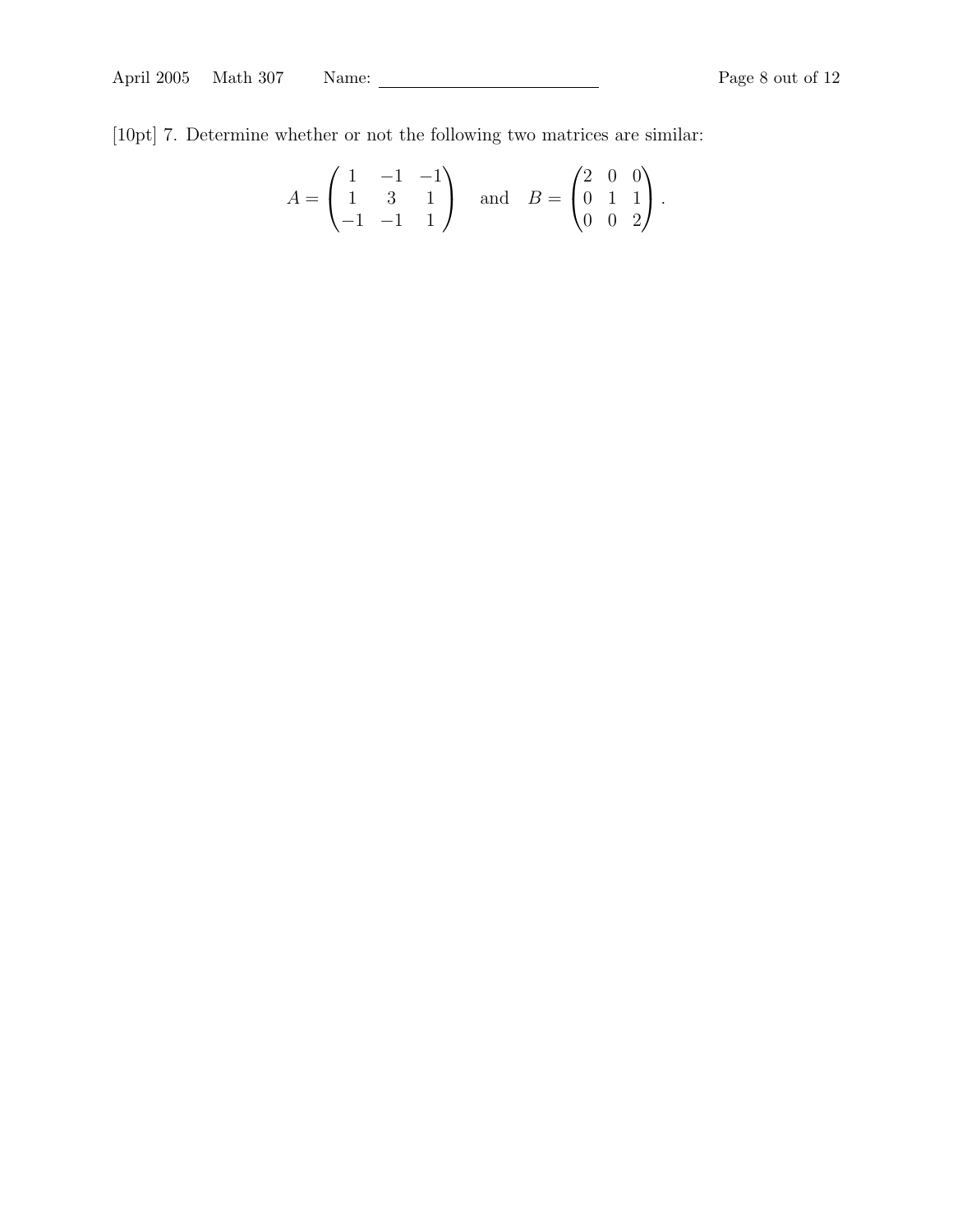[20pt] 8. Answer the following questions by filling in the blanks to get a correct mathematical theorem, statement or definition.

(a) Every  $n \times n$  matrix A over the complex numbers can be expressed in the form  $A = UTU^{-1}$ , where  $T$  is  $\qquad \qquad$  and  $U$  is unitary.

(b) Every Hermitian matrix can be expressed in the form  $A = PRP^{-1}$ , where P is  $\frac{1}{2}$  and R is a  $\frac{1}{2}$  diagonal matrix.

(c) Every real  $m \times n$  matrix A of rank can be expressed in the form  $A = QR$ , where Q has orthogonal  $\Box$ , R is upper triangular and the determinant of R is

(d) If all eigenvalues of an  $n \times n$  complex matrix A are zero, then  $A^n =$  .

.

(e) A complex matrix A is normal if and only if .

(f) If A is a real matrix, then the column space of A is the orthogonal complement to the space of <u>space of</u> ...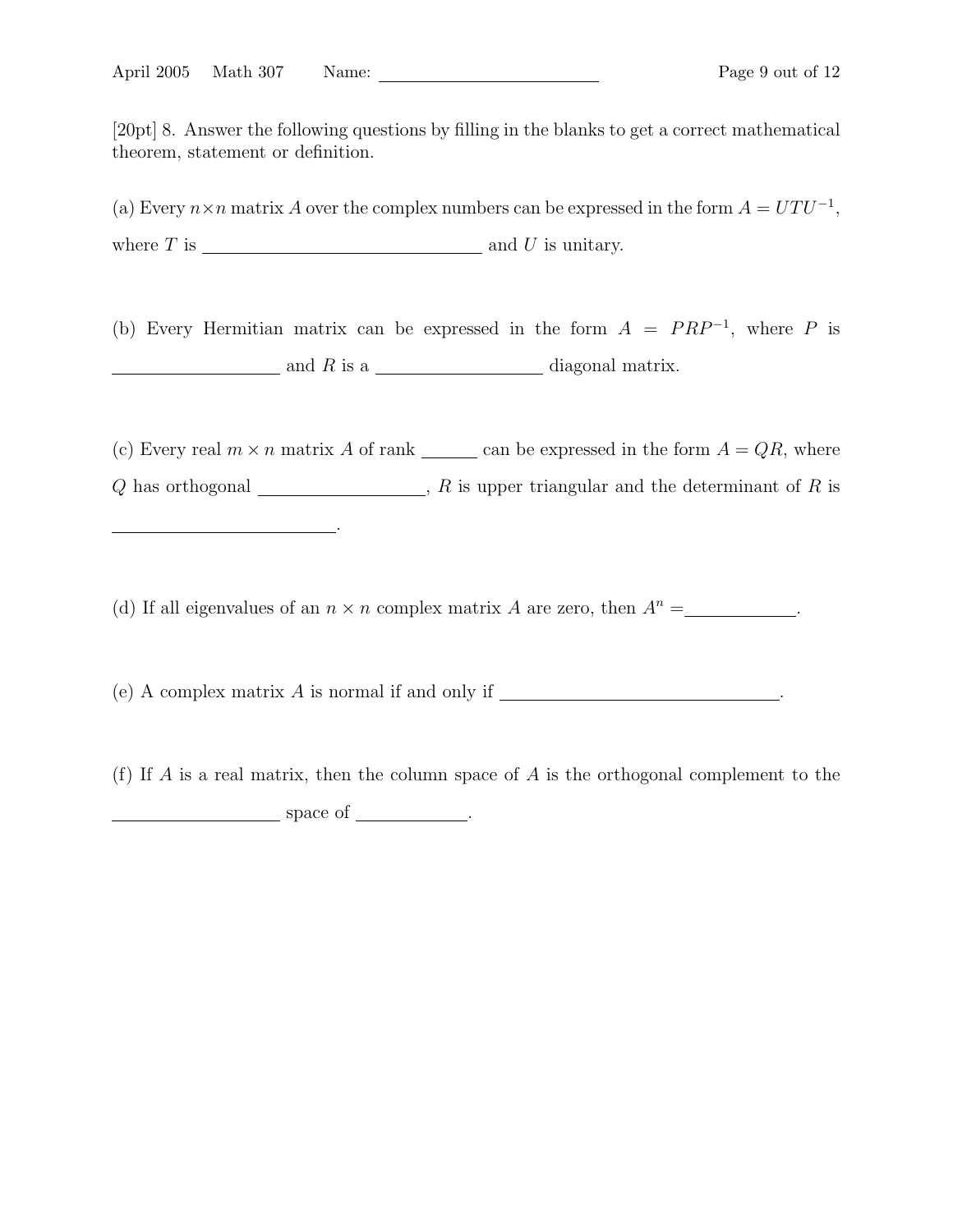9. True or False: two points for the right answer and 2 more points for also giving a correct reason.

(a) Every permutation matrix is diagonalizable.

(b) The matrix 
$$
\begin{pmatrix} 2 & 1 & 0 & 0 \\ -1 & 2 & -1 & 3 \\ 0 & 1 & -1 & 0 \\ 0 & 3 & 0 & 1 \end{pmatrix}
$$
 is positive definite.

(c) If  $A\mathbf{x} = \mathbf{b}$  for some **x** and  $A^T\mathbf{y} = 0$ , then  $\mathbf{y}^T\mathbf{b} = 0$ .

(Continued on the next page)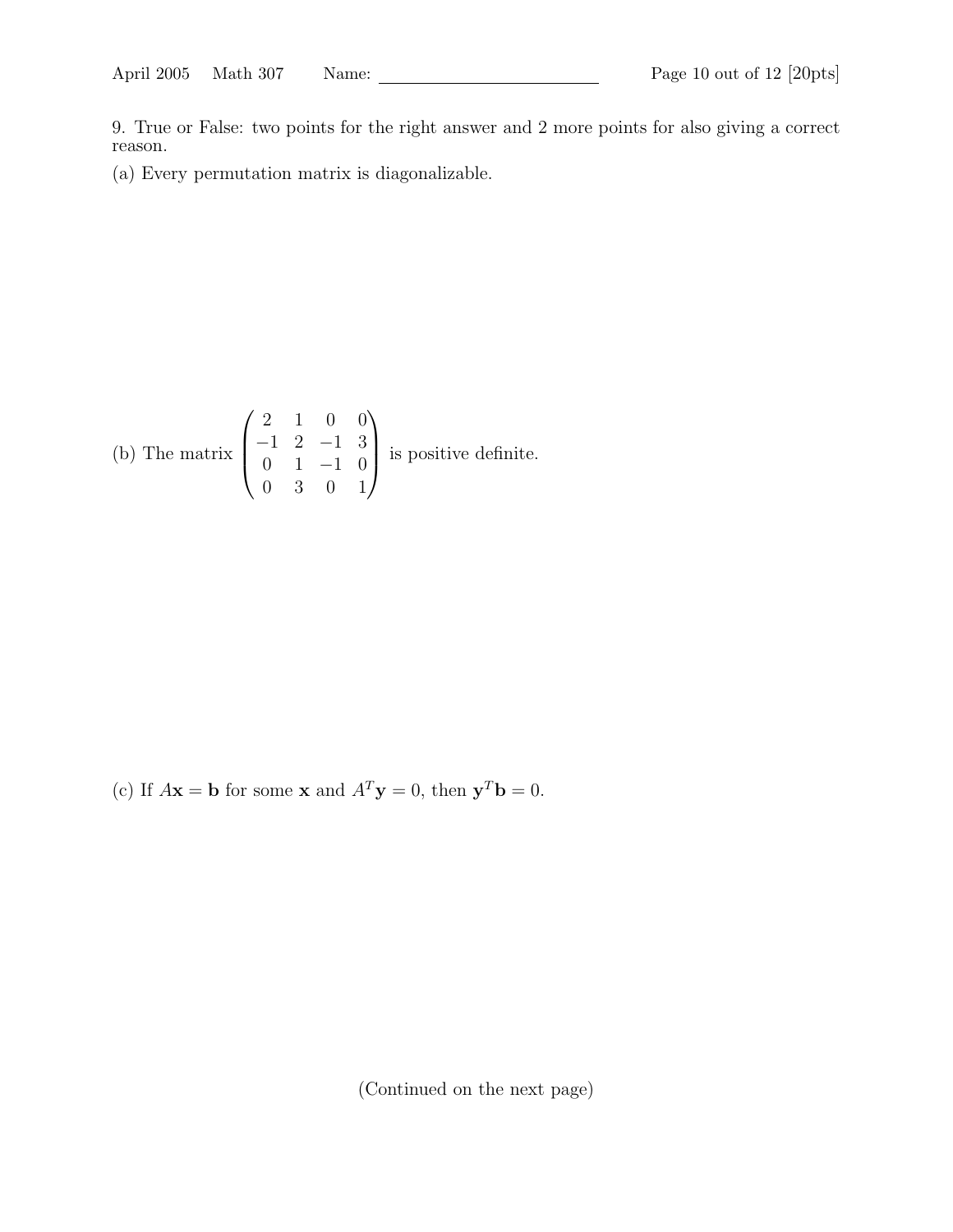(d) Every matrix similar to a Hermitian matrix is normal.

(e) If  $P$  is a positive definite matrix, then all entries of  $P$  are non-negative.